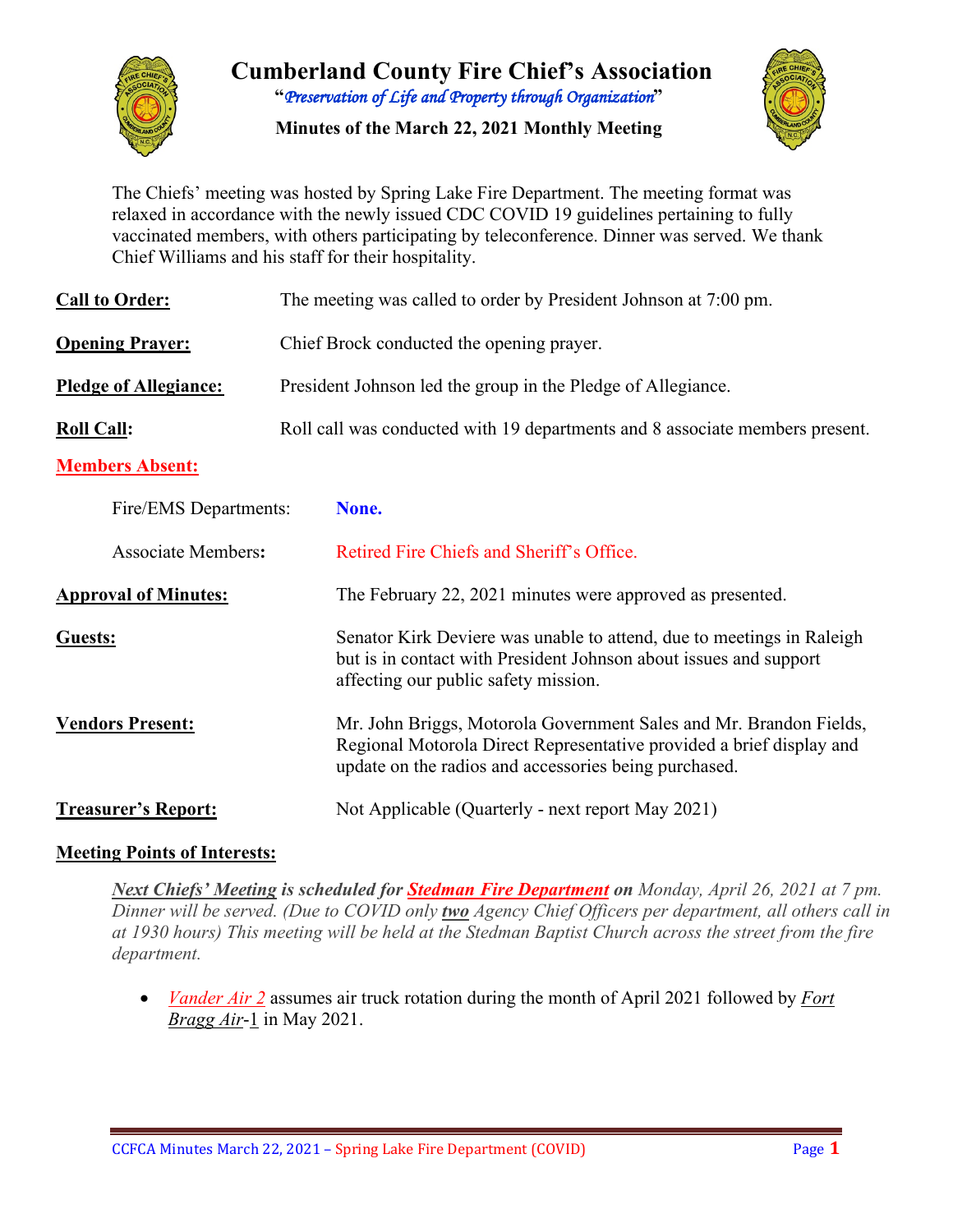#### **Items of Interest Handouts**

- $\checkmark$  Assorted handouts in your packets.
	- $\triangleright$  Bethany BBQ Saturday 3/27/21
	- $\triangleright$  ER contract for the new data system
	- American Rescue Plan Act
	- $\triangleright$  Safety Stand down documents
	- $\triangleright$  Training Schedules for classes in the area
	- $\geq 2020$  Valor awards booklets

#### **OLD BUSINESS:**

- 1. Assistant Chief Sean Johnson updated the membership on the radio programing project and informed the Chiefs that testing over the past month identified issues on the City side of the Code-Plug relating to device ID's. This issue is being worked on by Durham communications representatives and should be completed over the next month. The COF is on the Durham radio system. With plenty of time on our side, whereas even after install we will still be working on the old code plug pending the purchase and implementation of our portable radios. Once completed Mobile Communications America (MCA) will start the process of installation and we will also provide all our regional partners a copy of the new code plugs. Sean stressed that we are only focusing on our new radios and not our current radios. President Johnson advised for every new radio we turn on, an old ratio will be turned off on the VIPER system.
- 2. President Johnson informed the Chiefs that the Emergency Reporting Records System contract has been signed and submitted. Emergency Reporting is to begin migration of our current data and station account set up in the coming weeks. ER will reach out to the POC listed for each department. A process of several group zoom calls will occur as we move forward in stages.
- 3. President Johnson reminded the Chiefs about the upcoming 2021 Fire Protection Service District Grant Program and our number 1 portable radio group purchase priority. He passed around the group signature page for signature by each attending Fire Chief or district representative. The signature page will be attached to our regional grant application. President Johnson has Chief Bradshaw, Chief Parish and Chief Brock serving on the grant program and is looking for several business representatives that would be willing to serve. The grant process is scheduled to be completed by the middle of April or no later than the end of April, to meet budget deadlines and approval by the Cumberland County Board of Commissioners.

## **NEW BUSINESS:**

1. President Johnson discussed the American Rescue Plan Act and advised that Cumberland County was set to receive approximately \$65 million dollars and that we need to ask for some of this money to offset some of our needs, especially our portable radio requirements. With public safety funding through the American Rescue Plan our county grant program would be freed up for other essential needs. The written portion or bill of the American Rescue Plan Act is somewhat vague and requires further guidance. A copy of the bill and funding information for Cumberland County and all municipalities is provided in everyone's packet. He will be working this issue with our Fire Commissioners and the County Manager's Office.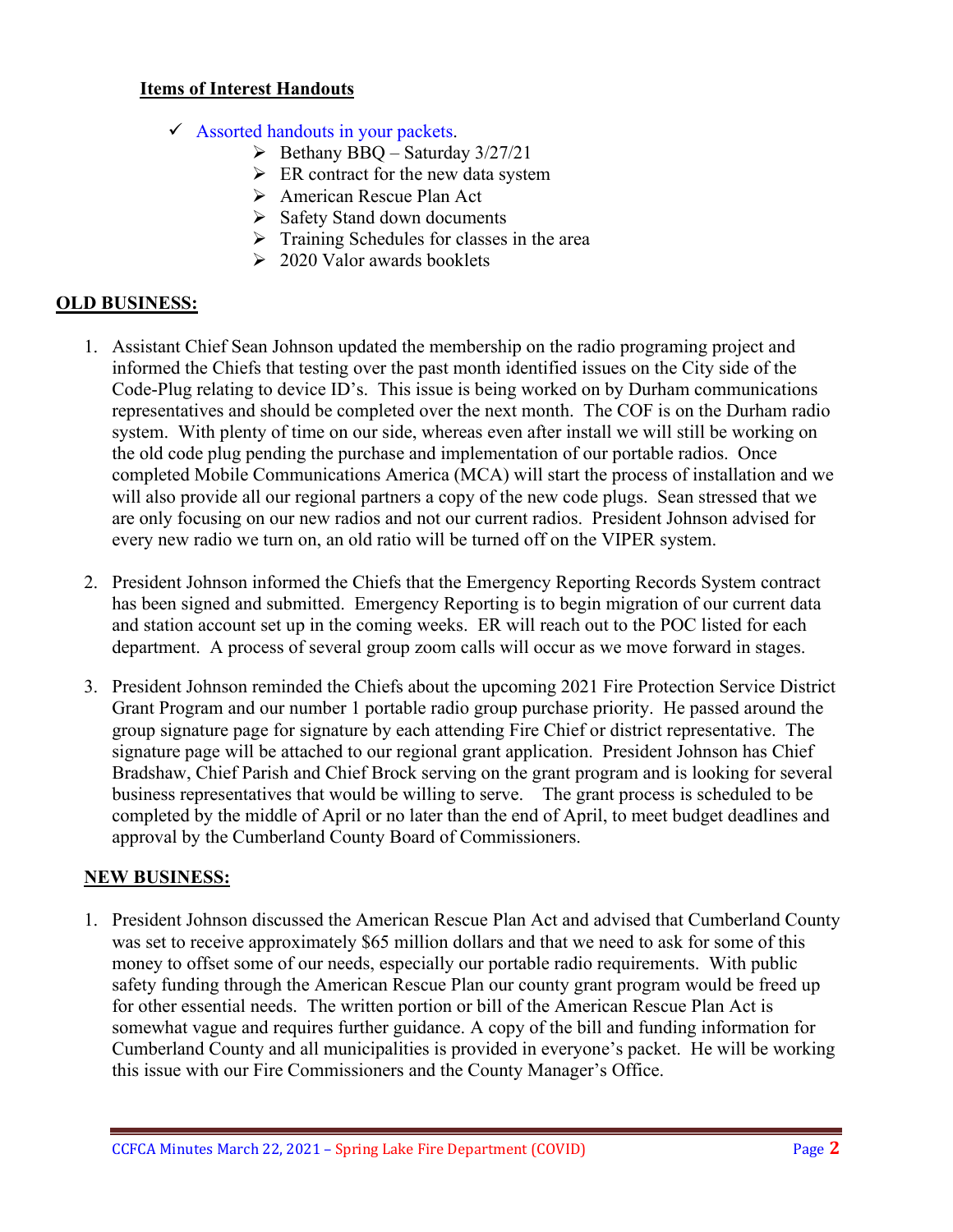- 2. President Johnson met with some former board members of the Lafayette Village FD. They currently have over \$40,000 in their bank account that they would like to donate to the Association for the exclusive use of a new Memorial. Attorney Neil Yarborough will be working this issue for both parties. The new memorial will be placed at the new training center.
- 3. President Johnson briefed that he wants to bring back the Arnold J. Koonce award which will be awarded annually to a Fire Officer and a Firefighter. This award was given for several years in the late 80's and early 90's as a tribute to Chief/Fire Marshal Arnold Koonce after his retirement. Arnold was Cumberland County's first Fire Marshal and helped stir our early rural countywide fire issues and programs. Both Chiefs Melvin and Parrish were recipients of this prestigious Award. When the award was first introduced the Cumberland County Fire Marshal's Office was the administrator for the award. However once Fire Marshal Ricky Strickland retired the new administration no longer supported the program. Because our association does not have a formal award program, and we should have, we will bring this award back in honor of Arnold Koonce and support the award through the association moving forward. Additional guidance and award protocols will be forthcoming.
- 4. President Johnson briefed that we all need to look at a safety stand down event to ensure safety guidelines are being followed in our stations and on the emergency scenes. A handout was provided outlining the 5 major areas of concern as identified by NIOSH.

# **COMMITTEE REPORTS:**

## **ID CARD COMMITTEE**

- **FYI.** Fire Chiefs are required to send a signed letter or memo with a firefighter requesting an ID Card. For any questions or an appointment contact 424-0694 or e-mail at  $c$ *johnson.spfd* $@g$ *mail.com* 
	- President Johnson again asked the members to please continue to recycle or return the clips used for our ID Cards. These clips are extremely expensive, and we need to reuse them as much as possible in order to hold down costs. Please collect clips when your members leave a department and recycle the clips. He also reminded the membership that we do not print blue tags, which are considered temporary tags only.

#### **LIFE SAFETY/EDUCATION COMMITTEE** Kevin Lowther (Fire Marshal) E-Mail: [klowther@co.cumberland.nc.us](mailto:klowther@co.cumberland.nc.us)

• Fire Marshal Lowther stated that the smoke alarm campaign was going well and that if any department needed additional smoke alarms to please follow the new SOG and reach out to his office for any assistance needed.

#### **STANDARDS & POLICY COMMITTEE** D/C Tracy Smith (Pearce's Mill FD) Chairperson, E-Mail: [pmfd0302@nc.rr.com](mailto:pmfd0302@nc.rr.com)

• No report.

**MEMORIAL COMMITTEE** Chief R. Marley (Pearce's Mill) Chairperson, E-Mail: [pmfd0301@nc.rr.com](mailto:pmfd0301@nc.rr.com)

• No report.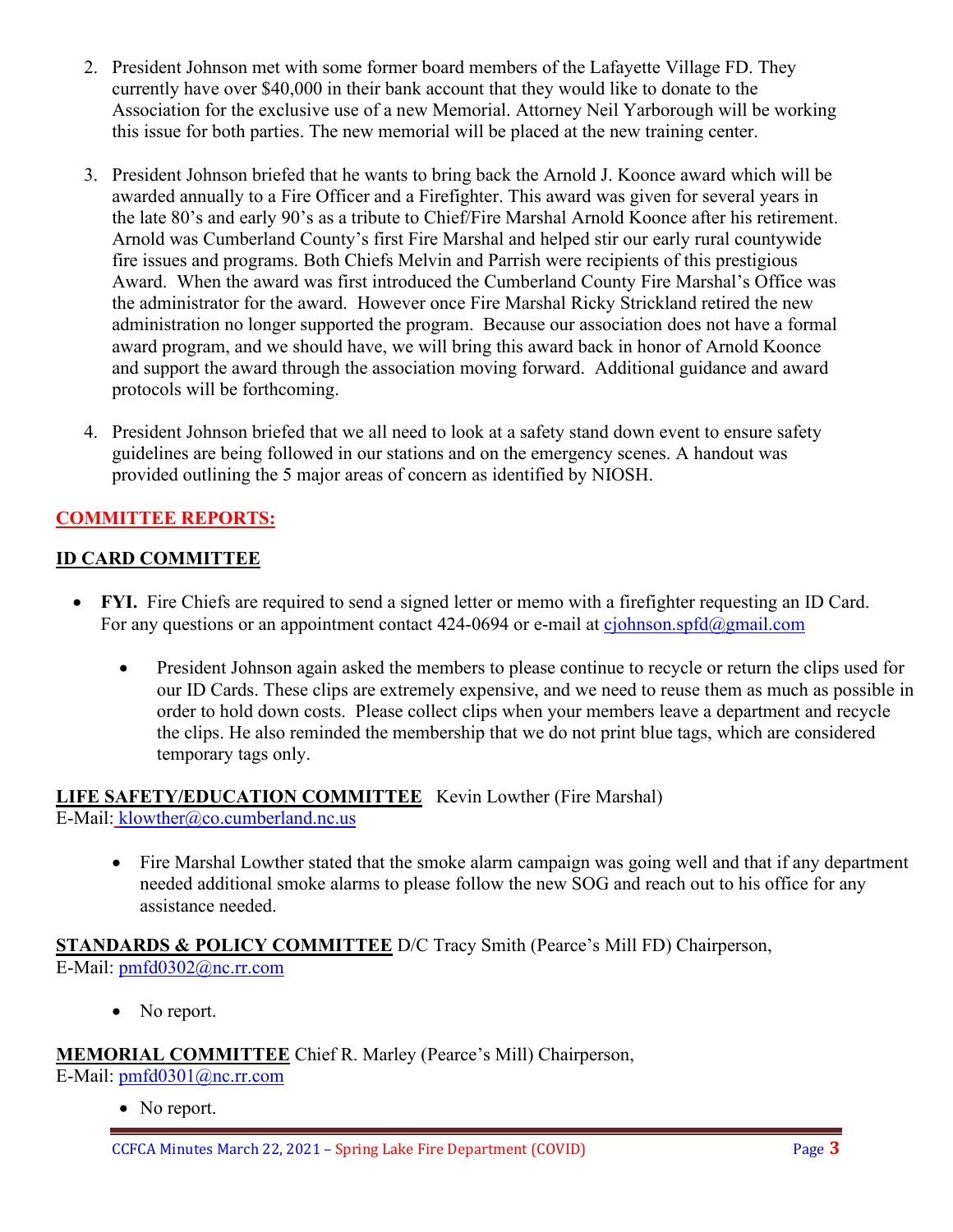#### **TRAINING COMMITTEE** Assistant Chief Kevin Murphy (Stoney Point) Chairperson

E-Mail [kmurphy1903@gmail.com](mailto:kmurphy1903@gmail.com)

• Chief Murphy provided a hand-out on upcoming classes both local and regional. Advised the Chiefs that he will meet with department training officers to discuss training needs over the next several weeks. It will be both an in-person meeting with virtual options.

**FINANCE COMMITTEE** Deputy Chief Freddy Johnson Jr. (Stoney Point) Chairperson, E-Mail: [spfd1302@nc.rr.com](mailto:spfd1302@nc.rr.com)

• No report. (Provided quarterly during Chiefs only meeting)

**RESCUE COMMITTEE** Deputy Chief Hank Harris (Cotton FD) Chairperson, E-Mail: [cfd402@nc.rr.com`](mailto:cfd402@nc.rr.com)

• No report.

**COMMUNICATIONS /DISPATCH STEERING / AVL COMMITTEE** Chief Chuck Hodges (Hope Mills FD), Chairperson, E-Mail: clhodges@townofhopemills.com

• No report

**RECORDS MANAGEMENT COMMITTEE** – Division Chief Brandon Hanzal (Stoney Point) Chairperson, E-Mail:

• No report.

**HOSTILE RESPONSE / ACTIVE SHOOTER** – Assistant Chief Kevin Morgan (FFD) Chairperson, E-Mail: [kmorgan@ci.fay.nc.us](mailto:kmorgan@ci.fay.nc.us)

• No report

**RECRUITMENT / RETENTION COMMITTEE** – Fire Chief Justin Nobles (SVFD # 23) Chairperson. E-Mail: [Jnobles@stedmanfire.com](mailto:Jnobles@stedmanfire.com)

• No report.

**JOINT INCIDENT / DISASTER RESPONSE COMMITTEE** – Assistant Fire Chief Richard Bradshaw (VFD) Chairperson, E-Mail: [rbradshaw1@nc.rr.com](mailto:rbradshaw1@nc.rr.com)

No report.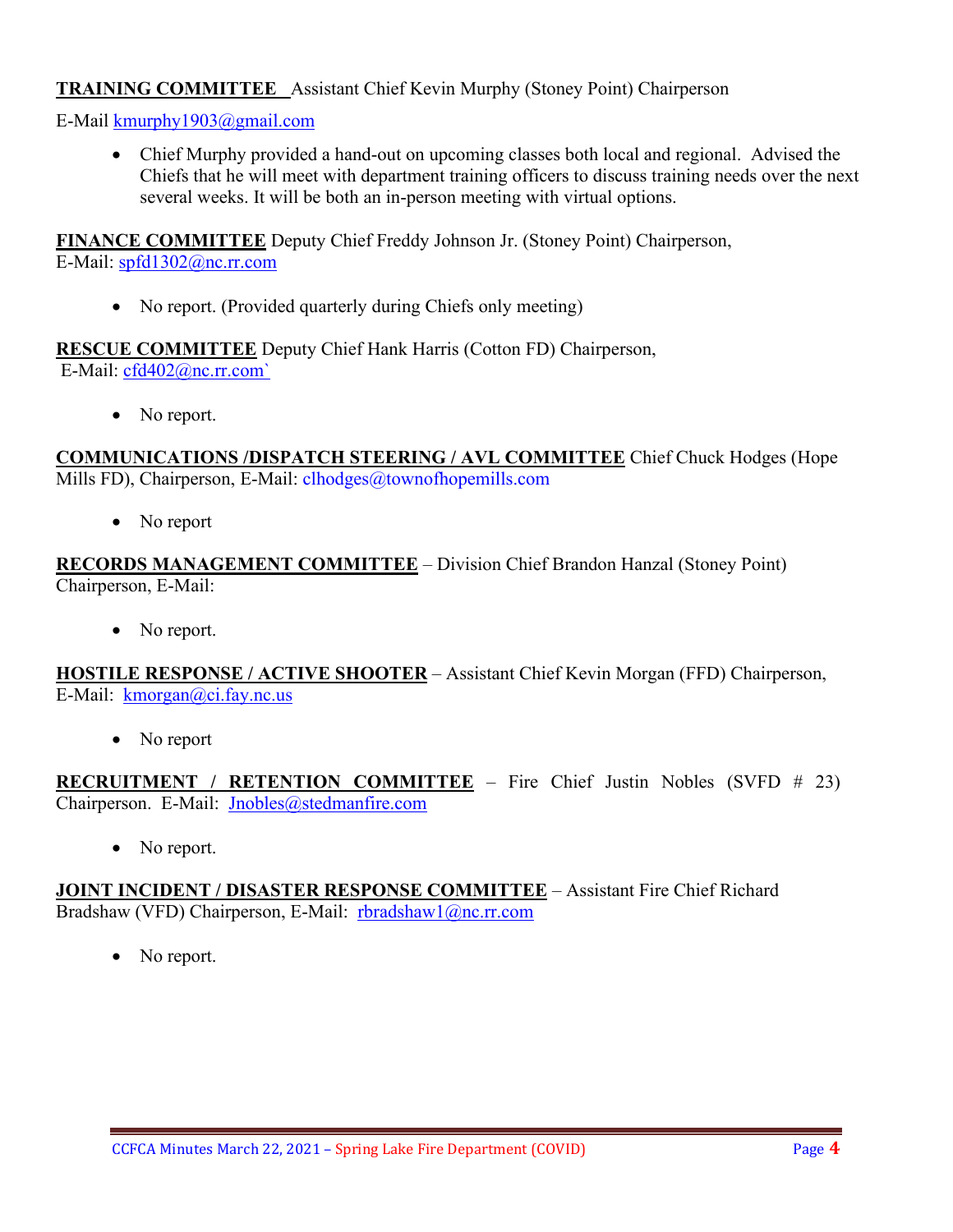#### **ASSOCIATE MEMBERS REPORT**

**COUNTY MANAGERS OFFICE** – Assistant County Manager Tracy Jackson E-Mail: [tjackson@co.cumberland.nc.us](mailto:tjackson@co.cumberland.nc.us)

• Mr. Jackson participated on-line and advised that he would check with Finance in order to provide information on the availability of funds for our up-coming 2021 Fiscal Year Cumberland County Fire Protection Service District Grant Program and make the information available as soon as possible.

**EMERGENCY SERVICES DIRECTOR/ ECC-911 (**Gene Booth, Director), E-Mail: [gbooth@co.cumberland.nc.us](mailto:gbooth@co.cumberland.nc.us)

- *Director Booth –. Director Booth discussed the NARCAN issues within the County Fire Departments and will work with the five departments wanting to begin a NARCAN program. He advised the association that he had hired Garry Crumpler as the new EM coordinator and Mark Baker as a new EM planner. He also stated that he was pushing to resume some WEBEOC training and exercises so that during major events the personnel using WEBEOC will feel more comfortable and be more efficient.*
- *Emergency Management Director Crumpler* On-Line No report.
- *FM Lowther Reported during the FLSE Committee reports.*
- *Adam Johnson* Not Present No Report.

**EMS DIRECTOR:** Brian Pearce, Director E-Mail: **bpearce@capefearvalley.com** 

• No report.

**HAZMAT:** AC Robert Brinson, FFD - POC telephone for HAZMAT is 910-584-9550, E-Mail: [rbrinson@ci.fay.nc.us](mailto:rbrinson@ci.fay.nc.us)

• No report.

**FORESTRY DISTRICT** Craig Gottfried, County Ranger, E-Mail: [craig.gottfried@ncagr.gov](mailto:craig.gottfried@ncagr.gov)

• Ranger Gottfried is suspecting a busy spring fire season. He has hired a new seasonal ranger (Smoke Chaser) Mr. Stefano Rizzotto who will be working with the Forestry Office until May  $30<sup>th</sup>$ and then separate for three (3) months and return on September 1, 2021.

**FTCC** Steve Drew, E-Mail: [drews@faytechcc.edu](mailto:drews@faytechcc.edu)

• No report.

**SHERIFF'S OFFICE** Sheriff Wright [ewright@ccsonc.org](mailto:ewright@ccsonc.org) (Sr. Sgt. Steven Hodges) Email - [shodges@ccsonc.org](mailto:shodges@ccsonc.org)

No report.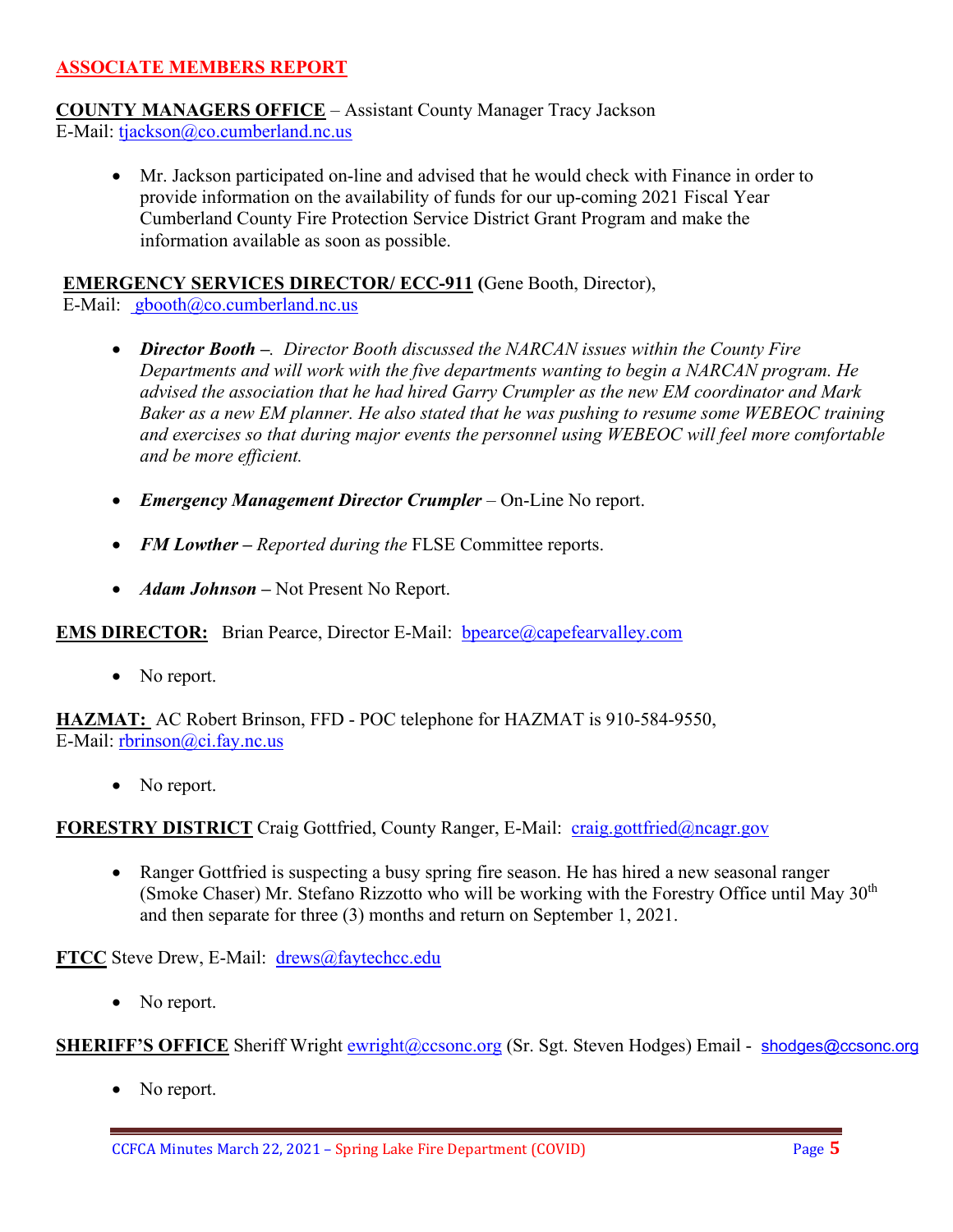# **FAYETTEVILLE POLICE –** Police Chief Gina Hawkins, Email [ghawkins@ci.fay.nc.us](mailto:ghawkins@ci.fay.nc.us)

(Captain Jay Devane) [jdevane@ci.fay.nc.us](mailto:jdevane@ci.fay.nc.us)

• No report.

# **NC HIGHWAY PATROL** – Major Freddy Johnson Jr. SHP Special Operations.

E-Mail: [Freddy.johnson@ncshp.org](mailto:Freddy.johnson@ncshp.org) or Sergeant S. Johnson SHP Raleigh Training Center E-Mail [sean.johnson@ncshp.org](mailto:sean.johnson@ncshp.org)

• No report.

## **CUMBERLAND COUNTY COMMISSIONERS**

- Both Fire Commissioner Jimmy Keefe and Assistant Fire Commissioner Michael Boose were in attendance, with Commissioner Keefe addressing the membership concerning the critical NARCAN issue and the availability thereof and urged all VFD's to obtain and carry this life saving NARCAN. Please contact Emergency Services Director Booth to be put on the list for distribution.
- Commissioner Keefe also addressed the American Recovery Plan Act.
- Commissioner Keefe briefed the Chiefs about his plan to coordinate a Firefighter and Family appreciation event on Saturday October 2, 2021 at JP Riddle Stadium in conjunction with the 2021 annual October Fire Prevention Month. There will be firefighter games and competition, children's events, food and beverages and band to complete the evening. He stated that he met with key Fire Chiefs and Dr. Keen President of FTCC, and they are all on board. He stated that he will provide a detailed overview during the April 2021 meeting in Stedman and how to move forward with a planning and event committees.

# **FOR THE GOOD OF THE ASSOCIATION:**

Bethany Volunteer Fire Department is sponsoring a BBQ plate sale on Saturday March 27, 2021 at their station starting at 11 AM. Please see the attached flyer.

**ADJOURNMENT:** A motion was made to adjourn by Chief Parrish and seconded by Chief Brock. The meeting was adjourned at 2100 hours.

Respectfully Submitted By:

*Freddy l. Johnson Sr. Mark A. Melvin*

Freddy L. Johnson Sr., CFO<br>Fire Chief / President Fire Chief / Secretary

**Enclosures – 1.** 1 – March 22, 2021 attendance roster

Fire Chief / Secretary